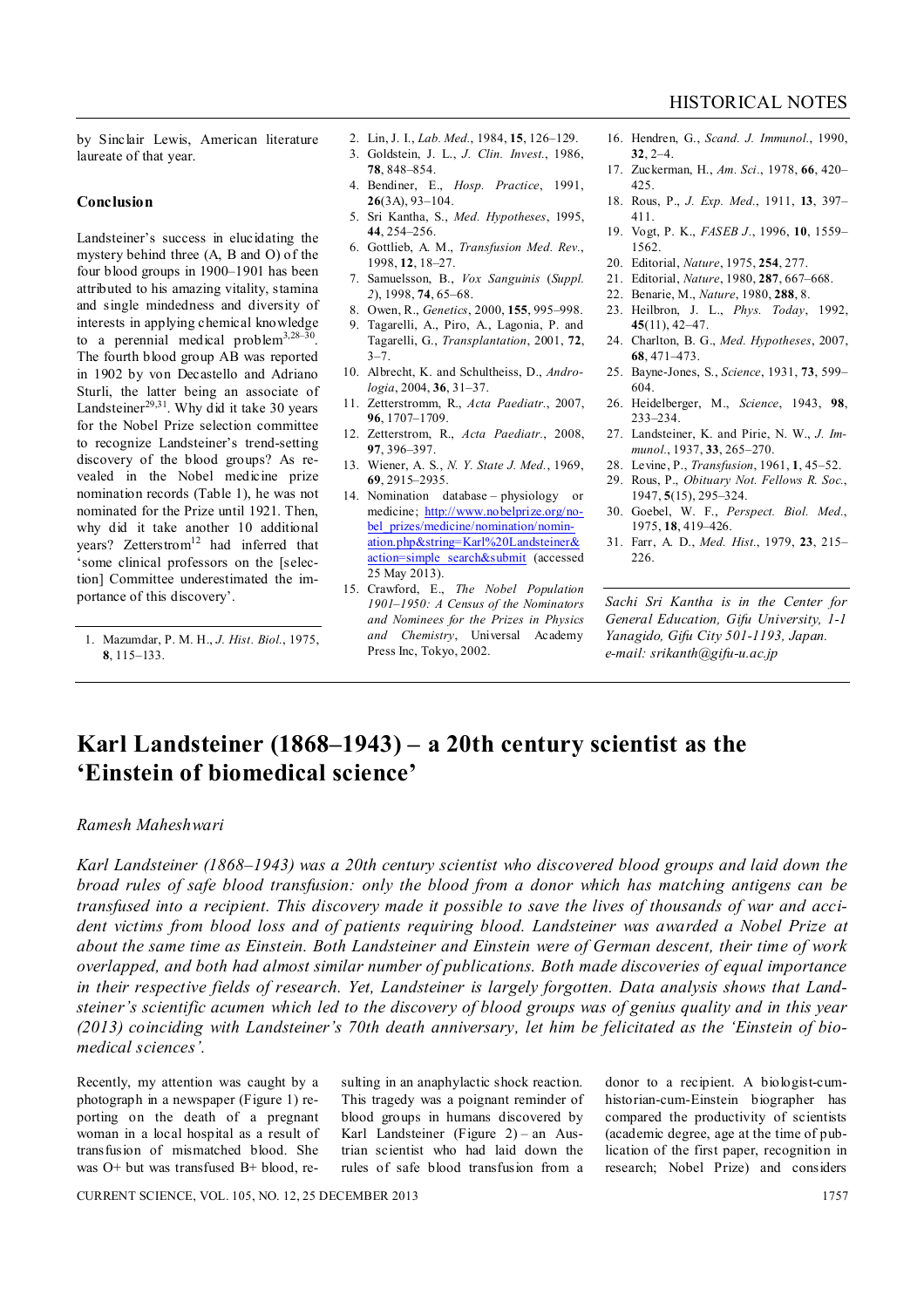Landsteiner on par with Einstein, even though he is forgotten. Here I give an overview on his life and work.

### **Education and discoveries**

Landsteiner (1868–1943) was an experimental scientist born in Vienna, trained (MD, immunochemistry) in Munich and eventually immigrated to USA (The Rockefeller Institute), where he applied his knowledge of chemistry to clinical problems. He mixed blood from different individuals in test tubes or petri dishes and made the discovery that while the blood from certain individuals can be mixed without clumping of the red blood cells, in the case of certain others the mixing results in agglutination of cells. Such a simple experiment led Landsteiner to group the blood from a human population into four major types and lay down the rules of successful transfusion. Blood of type A has antigen A on its red blood cells (RBC). People with blood type A can receive blood from types A and O. Blood type B has antigen B on its RBC. People with blood type B can receive blood from types B and O. Blood type AB has both antigens A and B. People with blood type AB can receive blood from all three blood types A, B and O (universal receiver). Blood type O has no antigen; and hence can receive blood only from another individual with type O blood. However, people with blood type O can donate blood to individuals with the other three blood types (universal donor). Landsteiner thus laid the ground rules of safe transfusion of

Âr

anomini patient die<br/>d $\sigma$ alient patient die die alementarismo teh bestaterund<br/>t R.C. General Hospital on N.C. General Hospital on D. Was given it best<br>place the whole best of the best of the best of the block band

worse, was shifted to Victoria<br>ria Hospital on July 1 where<br>she died early on Thursday.

blood from a donor to a recipient. I confess that not having access to his original papers in German, this portrayal of Landsteiner will draw some material from textbooks.

#### **Impact**

Blood clumping (Figure 3) is an immunological reaction which occurs when the receiver of a blood transfusion has antibodies against the donor blood cells. Landsteiner's findings made it possible to match blood groups and thus blood transfusions to be carried out safely between a donor and a recipient. The matching involves mixing a sample of the recipient's serum with that of the donor's red blood cells and checking if the mixture agglutinates (Table 1), or forms clumps. If agglutination occurs, that particular donor's blood cannot be transfused to that particular recipient. A person can donate or receive blood from another based on the type of antigens present on the surface of the blood cells. This discovery was quickly applied to biomedicine and has saved the lives of millions of wounded victims requiring injection of blood corpuscles. The discovery of four blood groups known as A, B, AB and O has had an impact on genetics (multiple alleles; child-rearing). This blood contains an antibody directed against substance B, found on the red cells of persons with blood type B. Type B blood contains the reverse combination. Serum of blood type AB contains neither antibody, but red cells in this type of blood contain both A and B substances. In type O blood, neither substance is present on the red cells, but the individual is capable of forming antibodies directed against red cells containing substance A or B. If blood type A is transfused into a person with B type blood, anti-A antibodies in the recipient will destroy the transfused A red cells. Because O type blood has neither substance on its red cells, it can be given successfully to almost any person having 'O' is universal donor. Persons with blood type AB have no antibodies and can receive any of the four types of blood, and AB are called universal recipients.

### **A melancholy genius**

Little is documented on early life of Landsteiner. One commentator has referred to him as a 'melancholy genius'<sup>1</sup>. There could be some truth in this. A photograph of the Nobel awardees taken in 1931 shows Landsteiner facing away from the camera. Other awardees, including C. V. Raman wearing his characteristic Indian turban are facing the camera. This pose invites an explanation. Perhaps Landsteiner was lost in thought, contemplating if there is a goal in life greater than a Nobel Prize and a mere photo-op in Stockholm. The year 2013 is Landsteiner's 70th death anniversary. I review Landsteiner's important discoveries in this tribute to him and his place in the library of geniuses.

#### **Selection as a genius**

On what basis is Landsteiner regarded a genius comparable to Einstein? Sri Kantha made a list of 24 Nobelists in medicine between 1864 and 1894, who were



**Figure 1.** A newspaper cutting reporting the death of a woman due to mismatched blood transfusion. Source: *The Hindu*, 5 July 2013.

**Blood mismatch during** 



**Figure 2.** Portrait of Karl Landsteiner on an Austrian postage stamp. (See http:// www.corbisimages.com/stock-photo/rightsmanaged/U552357INP/dr-karl-landsteiner for a photograph of Landsteiner working in his laboratory.)